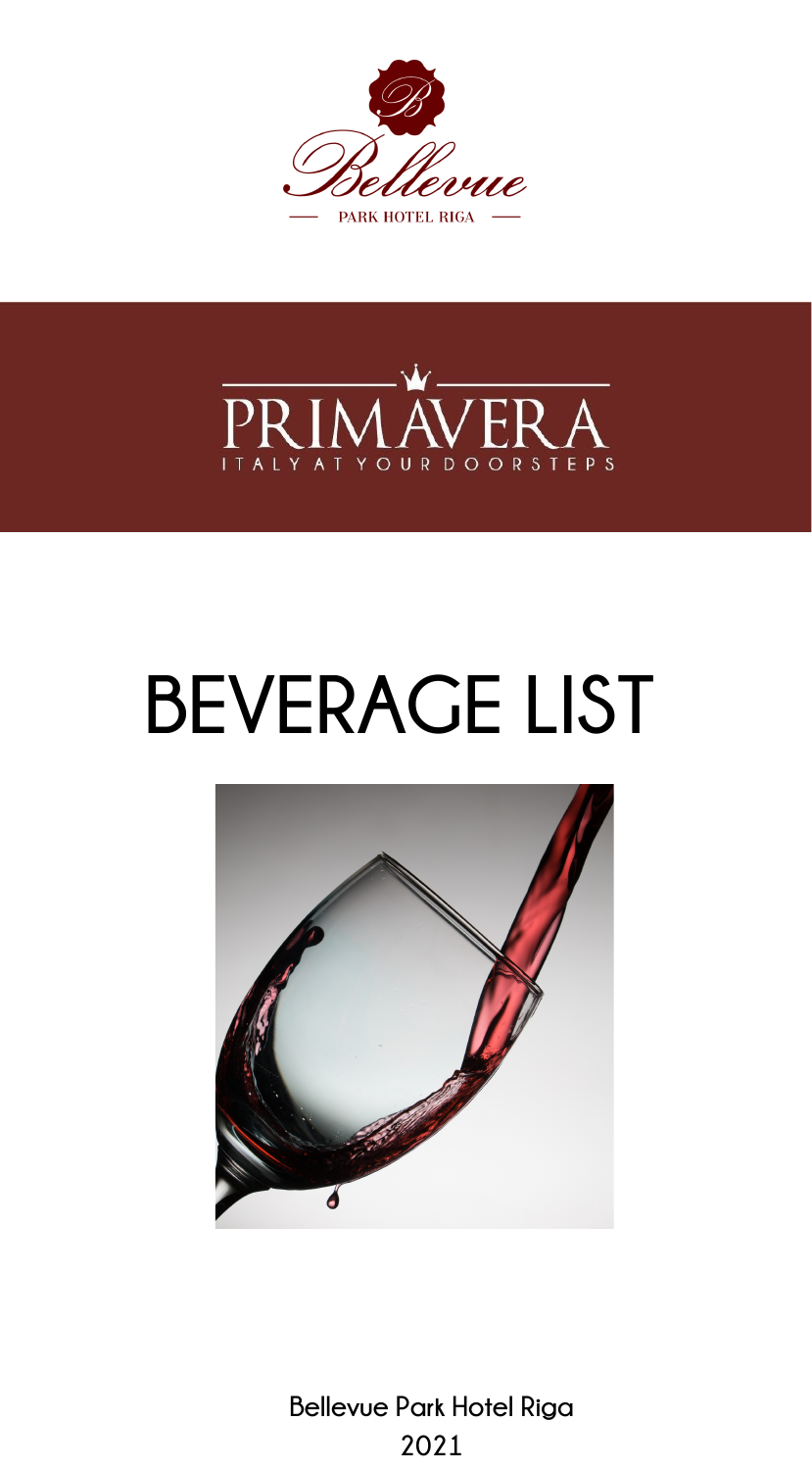#### **APERATĪVI / APERITIVES**

|                        | 4 cl            |
|------------------------|-----------------|
| <b>Maritini Bianco</b> | 5.00            |
| Martini Rosso          | 5.00            |
| Martini Extra Dry      | 5.00            |
| Martini Rubino         | 5.50            |
| Aperol                 | 5.00            |
|                        |                 |
|                        | 8 <sub>cl</sub> |
| Campari                | 6.00            |
|                        |                 |

# **DZIRKSTOŠIE VĪNII / SPARKLING WINES**

| 15 <sub>cl</sub> |
|------------------|
| 4.00             |
| 4.50             |
| 5.00             |
| 5.50             |
|                  |
| 75 cl            |
| 16.00            |
| 19.00            |
| 20.00            |
| 22.00            |
| 23.00            |
|                  |

#### **ŠAMPANIETIS / CHAMPAGNE**

|                                         | 37,5 cl |
|-----------------------------------------|---------|
| Moët & Chandon Brut Imperial            | 35.00   |
| <b>Veuve Clicquot Brut Yellow Label</b> | 45.00   |
|                                         | 75 cl   |
| Andre Clouet Grande Reserve Bouzy Brut  | 62.00   |
| Moët & Chandon Brut Imperial            | 70.00   |
| <b>Veuve Clicquot Brut Yellow Label</b> | 86.00   |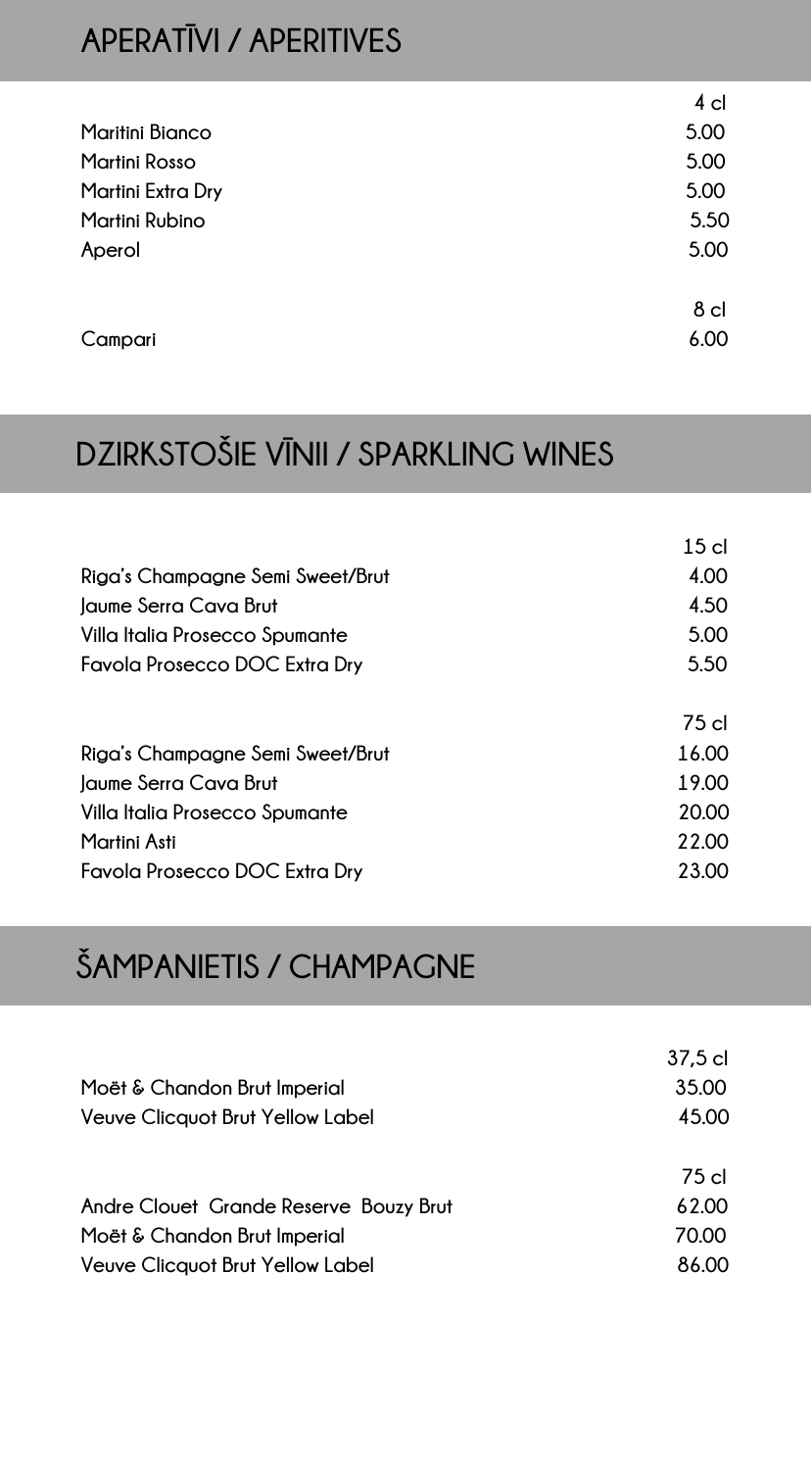#### **MĀJAS VĪNS / HOUSE WINE**

| <b>BALTVINS / WHITE WINE</b>           | $15$ cl | 75 cl |
|----------------------------------------|---------|-------|
| Luis Felipe Edwards Chardonnay         | 4.50    | 20.00 |
| SARKANVINS / RED WINE                  | 15c     | 75 cl |
| Luis Felipe Edwards Cabernet Sauvignon | 4.50    | 20.00 |

#### **BALTVĪNII / WHITE WINES**

| <b>ITALY</b><br>2019 Giacondi Pinot Grigio Terre Siciliane<br>21.00<br>2019 Fabiano Le Coste Soave Veneto DOC<br>25.00<br><b>GERMANY</b><br>22.00<br>2018 Pieroth Riesling Nahe Qualitatswein<br>24.00<br>2018 Peter Mertes Gold Edition Spätlese<br>NEW ZEALAND<br>23.00<br>2020 Stony Ocean Sauvignon Blanc Marlborough<br><b>CHILE</b><br>21.00 | 75 cl<br>21.00<br>22.00<br>23.00 |
|----------------------------------------------------------------------------------------------------------------------------------------------------------------------------------------------------------------------------------------------------------------------------------------------------------------------------------------------------|----------------------------------|
|                                                                                                                                                                                                                                                                                                                                                    |                                  |
|                                                                                                                                                                                                                                                                                                                                                    |                                  |
|                                                                                                                                                                                                                                                                                                                                                    |                                  |
|                                                                                                                                                                                                                                                                                                                                                    |                                  |
|                                                                                                                                                                                                                                                                                                                                                    |                                  |
|                                                                                                                                                                                                                                                                                                                                                    |                                  |
|                                                                                                                                                                                                                                                                                                                                                    |                                  |
|                                                                                                                                                                                                                                                                                                                                                    |                                  |
|                                                                                                                                                                                                                                                                                                                                                    |                                  |
| 2019 Tierra Antica Chardonnay                                                                                                                                                                                                                                                                                                                      |                                  |
| <b>AUSTRALIA</b>                                                                                                                                                                                                                                                                                                                                   |                                  |
| 2017 Saddle Creek Semillon Chardonnay<br>21.00                                                                                                                                                                                                                                                                                                     |                                  |

### **SĀRTVĪNI / ROSE WINES**

| <b>FRANCE</b><br>2019 Domaine des Cedres Rose D'Anjou | 75 cl<br>25.00 |
|-------------------------------------------------------|----------------|
| <b>ITALY</b>                                          |                |
| 2018 Sunset Point Zinfandel Rose Puglia               | 21.OO          |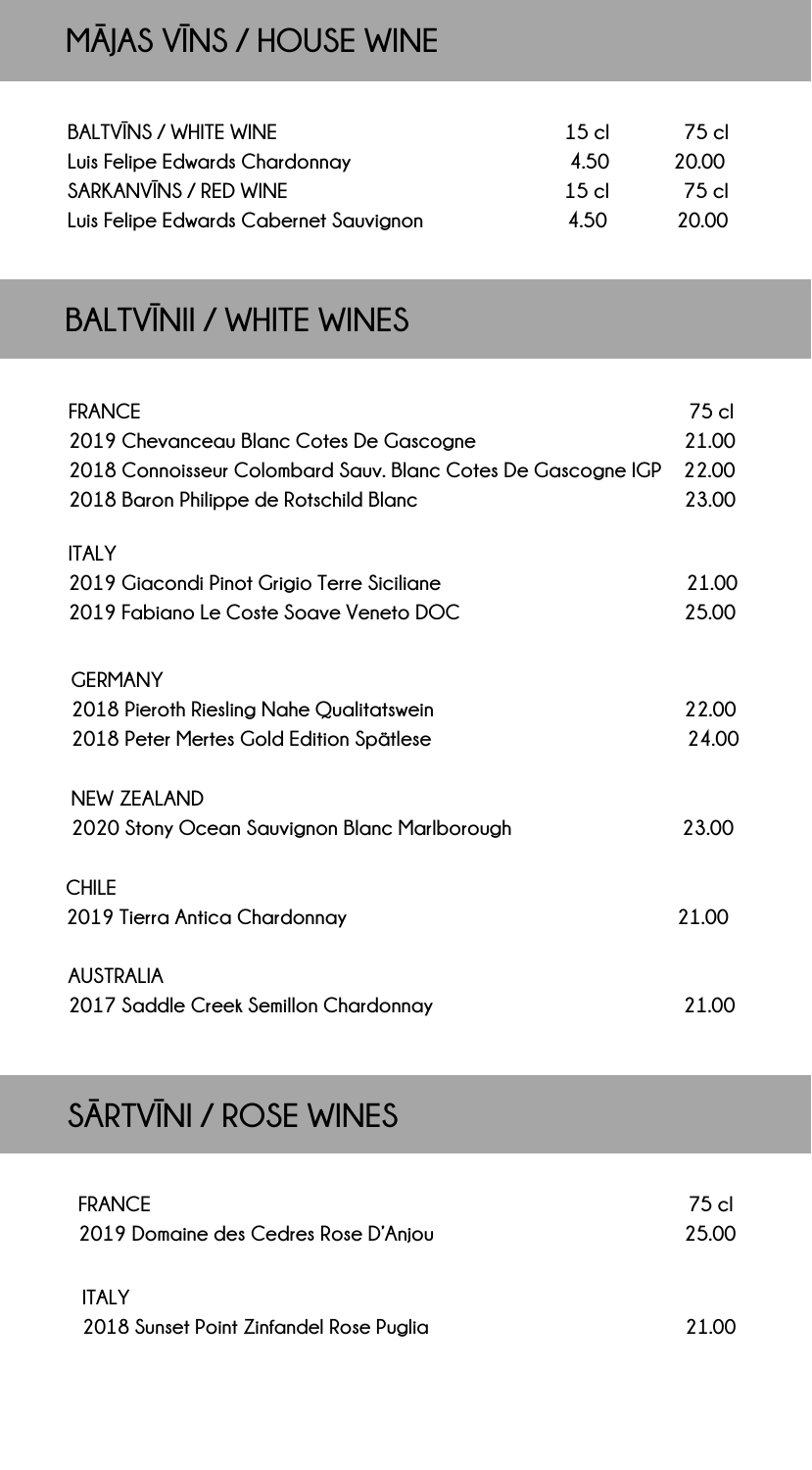#### **SARKANVĪNII / RED WINES**

| <b>FRANCE</b>                                         | 75 cl |
|-------------------------------------------------------|-------|
| 2019 Baron Philippe de Rotschild Rouge                | 23.00 |
| 2019 Connoisseur Prestige Rouge Cotes De Gascogne IGP | 24.00 |
| 2018 Château Saint Romans Bordeaux AOC                | 28.00 |
| <b>ITALY</b>                                          |       |
| 2019 Casa Charlize Primitivo Puglia IGT               | 23.00 |
| 2018 Sartori Valpolicella Ripasso DOC                 | 24.00 |
| 2018 Fattoria Montecchio Chianti DOCG                 | 25.00 |
| 2018 Campo Marina Primitivo                           | 34.00 |
| <b>SPAIN</b>                                          |       |
| 2016 Bodega Sommos Taoz Reserva D.O. Somontano        | 25.00 |
| <b>ARGENTINA</b>                                      |       |
| 2018 El Camino Malbec                                 | 24.00 |
|                                                       |       |
| <b>CHILE</b>                                          |       |
| 2019 Tierra Antica Cabernet Sauvignon                 | 21.00 |
| 2017 Vina Edmara Pinot Noir Central Valley            | 23.00 |
| <b>AUSTRALIA</b>                                      |       |
| 2019 Saddle Creek Shiraz-Cabernet Sauvianon           | 22.00 |
|                                                       |       |

# **ATVĒRTIE VĪNI / OPEN WINES**

| <b>BALTVINS / WHITE WINE</b>                            | 15 <sub>cl</sub> |
|---------------------------------------------------------|------------------|
| 2019 Chevanceau Blanc Cotes De Gascogne (France)        | 4.50             |
| 2018 Pieroth Riesling Nahe Qualitatswein (Germany)      | 4.50             |
| 2018 Baron Philippe de Rotschild Blanc (France)         | 5.00             |
| 2019 Giacondi Pinot Grigio Terre Siciliane (Italy)      | 5.00             |
| SĀRTVĪNS / ROSE WINE                                    | 15 <sub>cl</sub> |
| 2018 Sunset Point Zinfandel Rose Puglia (Italy)         | 4.50             |
| SARKANVINS / RED WINE                                   | 15 <sub>cl</sub> |
| 2019 Saddle Creek Shiraz-Cabernet Sauvignon (Australia) | 4.50             |
| 2019 Baron Philippe de Rotschild Rouge (France)         | 5.00             |
| 2019 Casa Charlize Primitivo Puglia IGT (Italy)         | 5.00             |
| 2018 Fattoria Montecchio Chianti DOCG (Italy)           | 5.50             |
|                                                         |                  |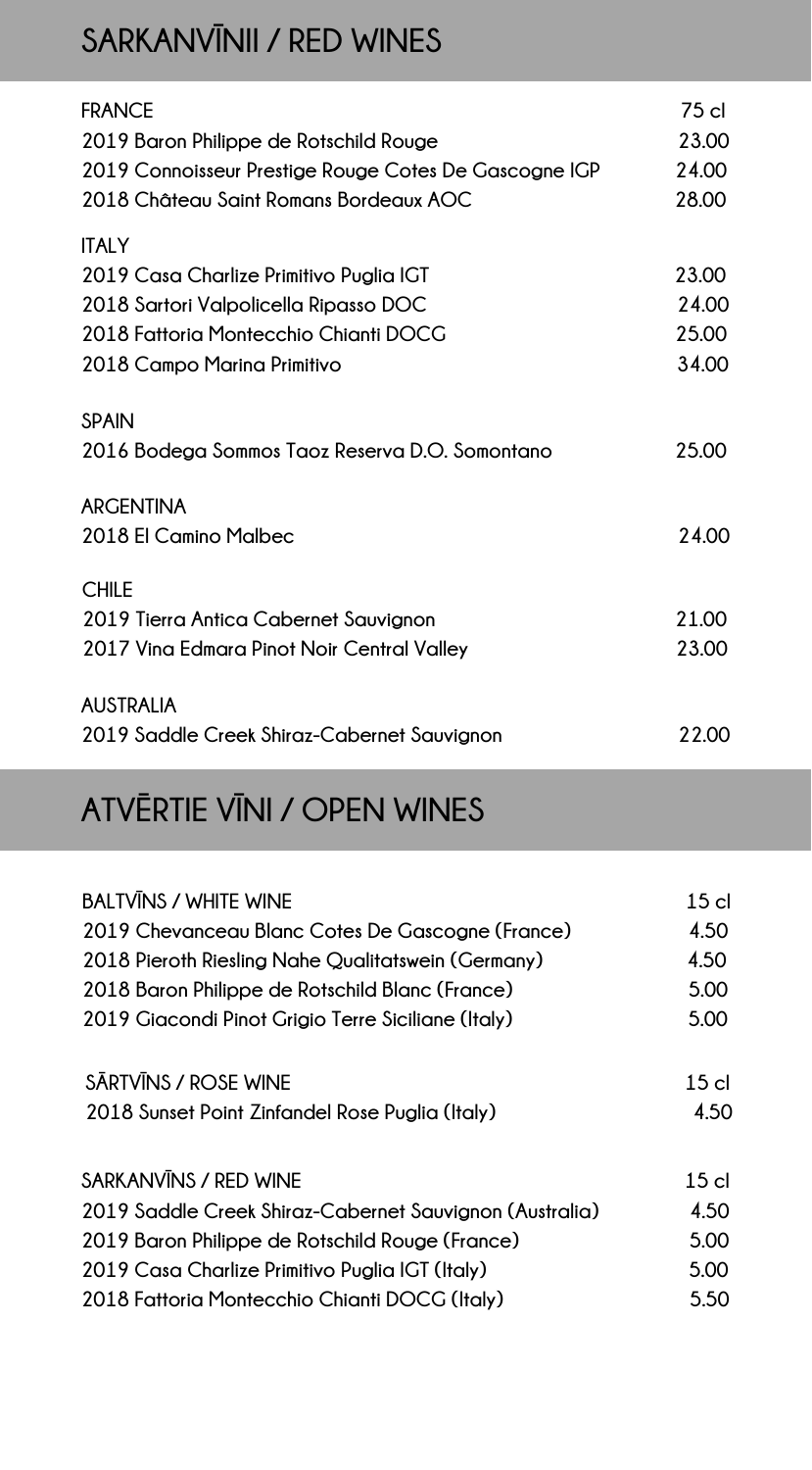# **KONJAKS / COGNAC**

|                             | 4 cl  |
|-----------------------------|-------|
| Hennessy V.S.               | 7.50  |
| Hennessy Privilege V.S.O.P. | 10.00 |
| Hennessy X.O.               | 20.00 |
| Courvoiser V.S.O.P.         | 8.50  |
| Otard V.S.O.P.              | 9.50  |
| Martell V.S.O.P.            | 9.50  |
| Remy Martin V.S.O.P.        | 9.50  |

# **VISKIJS / WHISKY**

|                                    | 4 cl  |
|------------------------------------|-------|
| SCOTCH WHISKY / SKOTU VISKIJS      |       |
| Johnnie Walker Red Label           | 5.00  |
| Johnnie Walker Black Label         | 6.00  |
| Chivas Regal 12YO                  | 7.50  |
| IRISH WHISKY / IRU VISKIJS         |       |
| Jameson                            | 4.50  |
| <b>Tullamore Dew</b>               | 4.50  |
| AMERICAN WHISKEY BOURBON / BURBONS |       |
| Jim Beam                           | 4.50  |
| Jack Daniels                       | 5.00  |
| <b>Bulleit Bourbon</b>             | 5.50  |
| Jack Daniels Single Barrel         | 7.50  |
| <b>MALTS</b>                       |       |
| <b>Monkey Shoulders</b>            | 7.00  |
| <b>Glenfiddich 12YO</b>            | 9.00  |
| Maccalan 12YO                      | 13.00 |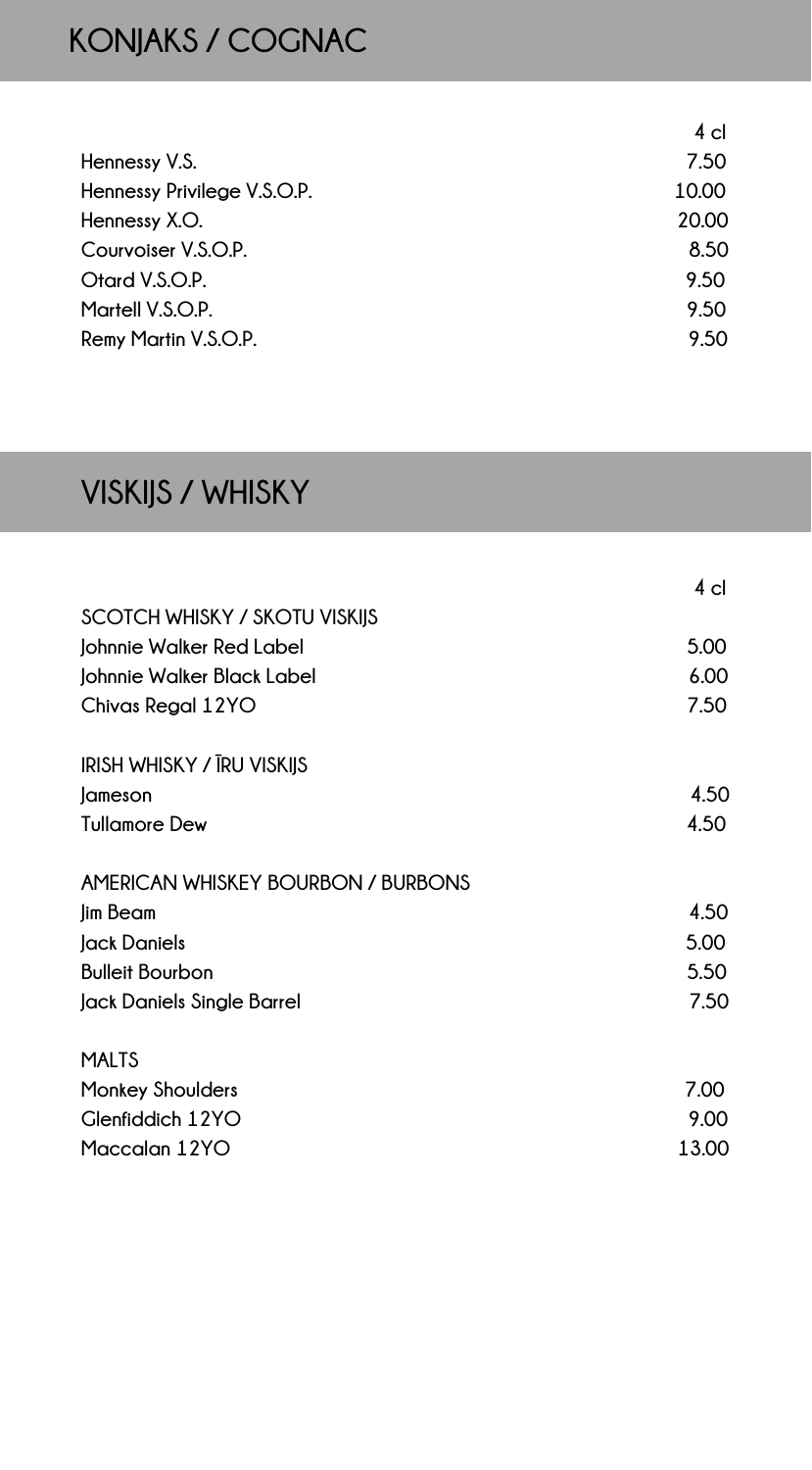#### **LIĶIERIS / LIQUOR**

|                                  | 4 <sub>cl</sub> |
|----------------------------------|-----------------|
| Riga Black Balsam                | 3.50            |
| <b>Riga Black Currant Balsam</b> | 3.50            |
| Riga Black Balsam Cherry         | 3.50            |
| Limoncello                       | 4.00            |
| <b>Amaretto Disaronno</b>        | 4.00            |
| <b>Jägermeister</b>              | 4.00            |
| <b>Baileys Irish Cream</b>       | 4.50            |
| Cointreau                        | 5.00            |
|                                  |                 |

#### **DEGVĪNS / VODKA**

|                                 | 4 cl |
|---------------------------------|------|
| Riga Black Vodka                | 4.00 |
| Absolut Vodka                   | 4.50 |
| <b>Ruskij Standart</b>          | 5.00 |
| <b>Ruskij Standart Platinum</b> | 5.50 |
| Rižskij Samogon                 | 5.50 |
| Beluga                          | 8.00 |

#### **TEKILA / TEQUILA**

|               | $4$ cl |
|---------------|--------|
| Olmeca Silver | 4.50   |
| Olmeca Gold   | 4.50   |

#### **GRAPA / GRAPPA**

|                      | 4 cl |
|----------------------|------|
| Grappa di Chardonnay | 5.00 |
| Grappa di Ornellaia  | 8.50 |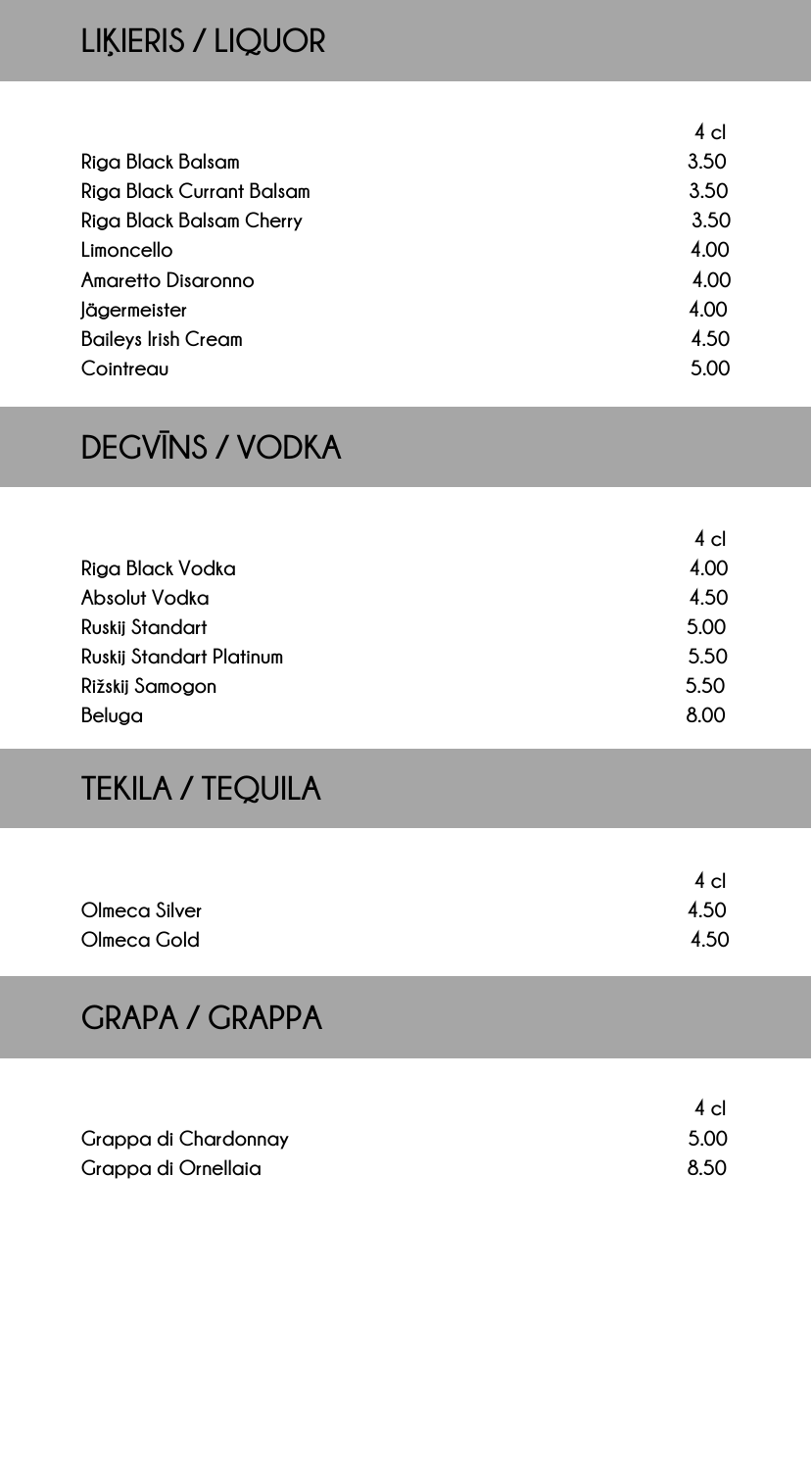# **DŽINS / GIN**

|                         | 4 cl |
|-------------------------|------|
| <b>Beefeater</b>        | 4.00 |
| Tanqueray               | 4.50 |
| Cross Keys Gin          | 4.50 |
| Bombay                  | 5.00 |
| Hendrick's              | 7.00 |
| <b>Tanqueray No Ten</b> | 7.00 |
| The Botanist Gin        | 7.50 |
|                         |      |

#### **RUMS / RUM**

|                          | $4$ cl |
|--------------------------|--------|
| Bacardi Negro / Blanco   | 4.50   |
| Havana Anejo Club Bianco | 5.00   |
| Don Papa                 | 8.50   |

#### **ALUS / BEER**

| <b>LOCAL DRAFTS / IZLEIAMAIS ALUS</b> |      |
|---------------------------------------|------|
| Madonas unfiltered 0.3 L              | 4.30 |
| Madonas unfiltered 0.5 L              | 5.50 |
|                                       |      |
| <b>BOTTLED BEER / PUDELU ALUS</b>     |      |
| Krombacher Pils non-alco 0.33 L       | 3.00 |
| Heineken 0.33 L                       | 3.00 |
| Corona 0.33 L                         | 3.50 |
| Paulaner 0.5 L                        | 4.50 |
| Mežpils 0.5 L                         | 4.50 |
| Valmiermuiža 0.5 L (gaišais/light)    | 5.00 |
| Valmiermuiža 0.5 L (tumšais/dark)     | 5.00 |

#### **SIDRS / CIDER**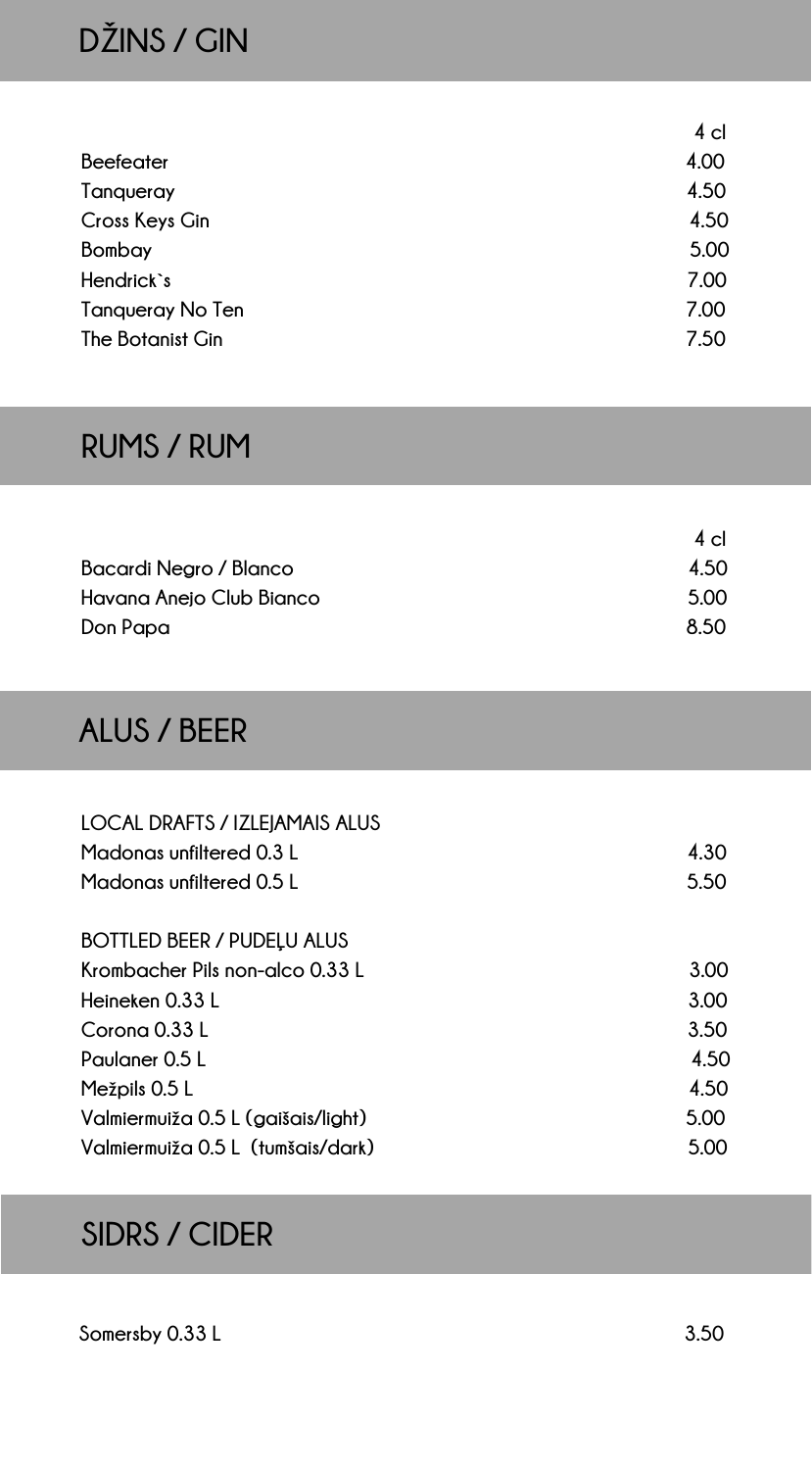# **KOKTEIĻI / COCTAILS**

| <b>IRISH COFFEE</b><br>Tullamore Dew, coffee, brown Sugar, whipped cream<br>Tullamore Dew, kafija, brūnais cukurs, putukrējums                                   | 5.50 |
|------------------------------------------------------------------------------------------------------------------------------------------------------------------|------|
| CLAVIS RIGA (OFFICIAL RIGA COCKTAIL)<br>Riga Black Balsam, Sour Rhubarb liquor, apple juice, white chocolate<br>syrup, pomegranate syrup                         | 6.00 |
| Rīgas Melnais balzams, Sour Rhubarb liķieris, ābolu sula, baltās šokolādes<br>sīrups, granātābolu sīrups                                                         |      |
| <b>BLOODY MARY</b><br>Riga Black Vodka, tomato juice, salt, pepper, lemon, tabasco<br>Riga Black Vodka, tomātu sula, sāls, pipari, citrons, tabasco              | 6.00 |
| <b>NEGRONI</b><br>Gin, Campari, Martini Rosso, orange peel<br>Džins, Campari, Martini Rosso, apelsīna miziņa                                                     | 6.50 |
| <b>TEQUILA SUNRISE</b><br>Tequila White, orange juice, grenadine<br>Tequila White, apelsinu sula, grenadina sirups                                               | 6.50 |
| <b>CAIPIRINHA CLASSIC</b><br>Cachaca, lime, brown sugar<br>Cachaca, laims, brūnais cukurs                                                                        | 6.50 |
| <b>DAIQUIRI</b><br>Bacardi White, lime juice, sugar syrup<br>Bacardi White, laima sula, cukura sīrups                                                            | 6.50 |
| <b>APEROL SPRITZ</b><br>Aperol, Prosecco, sparkling water<br>Aperol, Prosecco, gāzēts ūdens                                                                      | 6.50 |
| <b>HUGO SPRITZ</b><br>Prosecco, sparkling water, elderflower syrup, fresh mint and lime<br>Prosecco, gāzēts ūdens, plūškoka sīrups, svaigas piparmētras un laims | 7.00 |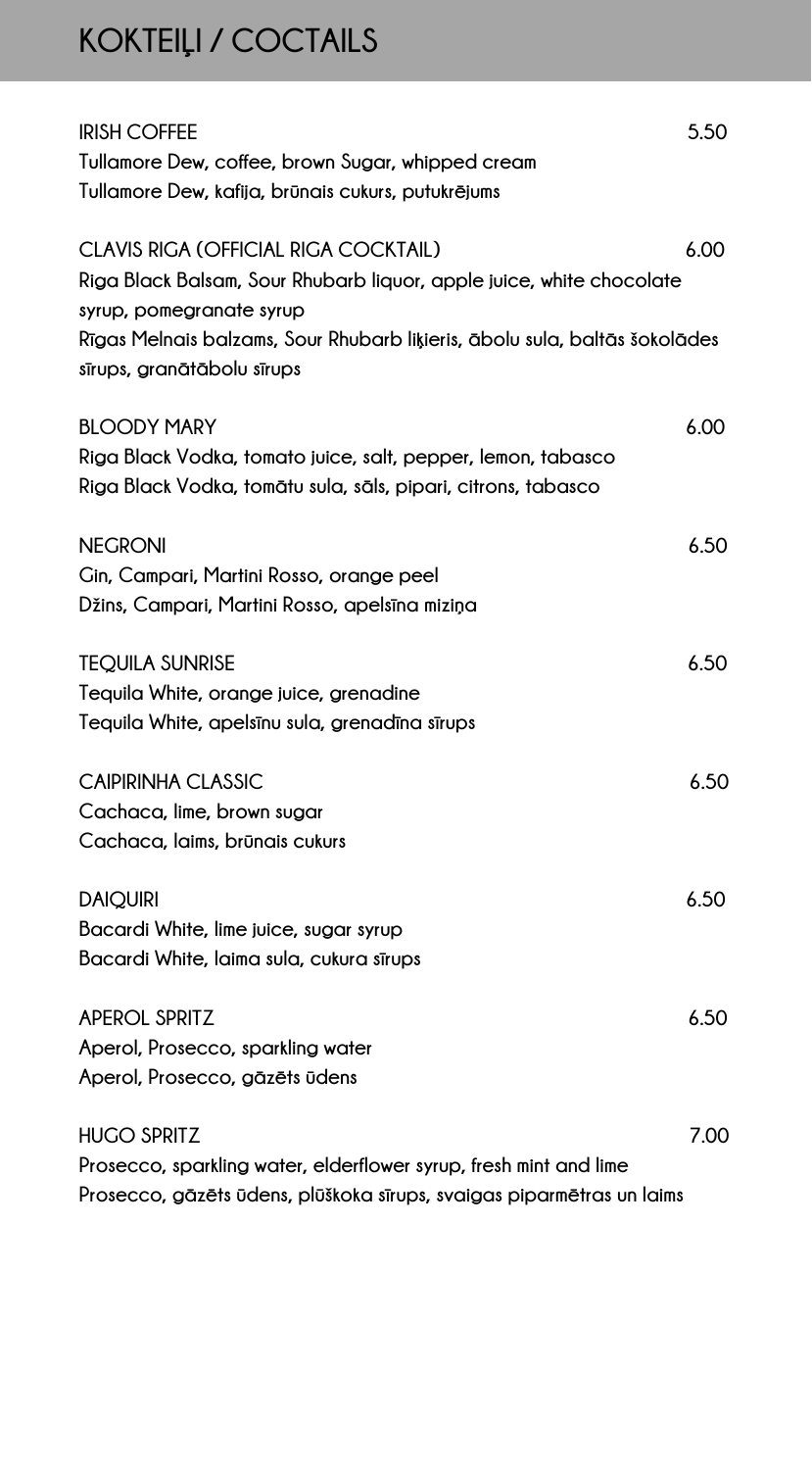#### **KOKTEIĻI / COCTAILS**

| <b>MOJITO</b>                                                                            | 7.00 |
|------------------------------------------------------------------------------------------|------|
| Bacardi White, Mojito mint syrup, fresh mint, lime, sparkling water                      |      |
| Bacardi White, Mojito mint sīrups, piparmētru lapiņas, laims, gāzēts ūdens               |      |
| PÎNA COLADA                                                                              | 7.00 |
| Bacardi White, pineapple juice, coconut syrup, ice cream                                 |      |
| Bacardi White, ananasu sula, kokosriekstu sīrups, saldējums                              |      |
|                                                                                          |      |
| <b>MARGARITA</b>                                                                         | 7.00 |
| Tequila White, triple sec, lemon juice                                                   |      |
| Tequila White, triple sec, citronu sula                                                  |      |
|                                                                                          |      |
| <b>MAI TAI</b>                                                                           | 7.00 |
| Bacardi Black, Bacardi White, Amaretto, lime juice, pineapple juice,                     |      |
| grenadine<br>Bacardi Black, Bacardi White, Amaretto, laima sula, ananasu sula,           |      |
| grenadīna sīrups                                                                         |      |
|                                                                                          |      |
| <b>COSMOPOLITAN</b>                                                                      | 7.00 |
| Absolut Vodka, triple sec, cranberry juice, lime juice                                   |      |
| Absolut Vodka, triple sec, dzērveņu sula, laima sula                                     |      |
|                                                                                          |      |
| <b>LONG ISLAND ICE TEA</b>                                                               | 8.00 |
| Riga Black Vodka, Bacardi White, Tequila, Beefeater, triple sec, lime juice,             |      |
| Coca Cola<br>Riga Black Vodka, Bacardi White, Tekila, Beefeater, triple sec, laima sula, |      |
| Coca Cola                                                                                |      |

# **SALDĒJUMA KOKTEIĻI / MILK SHAKES**

**SALDĒJUMA KOKTEIĻI / MILK SHAKES 4.50 \*Piedāvājumu, lūdzu, jautāt viesmīlim \*Please ask waiter for offer**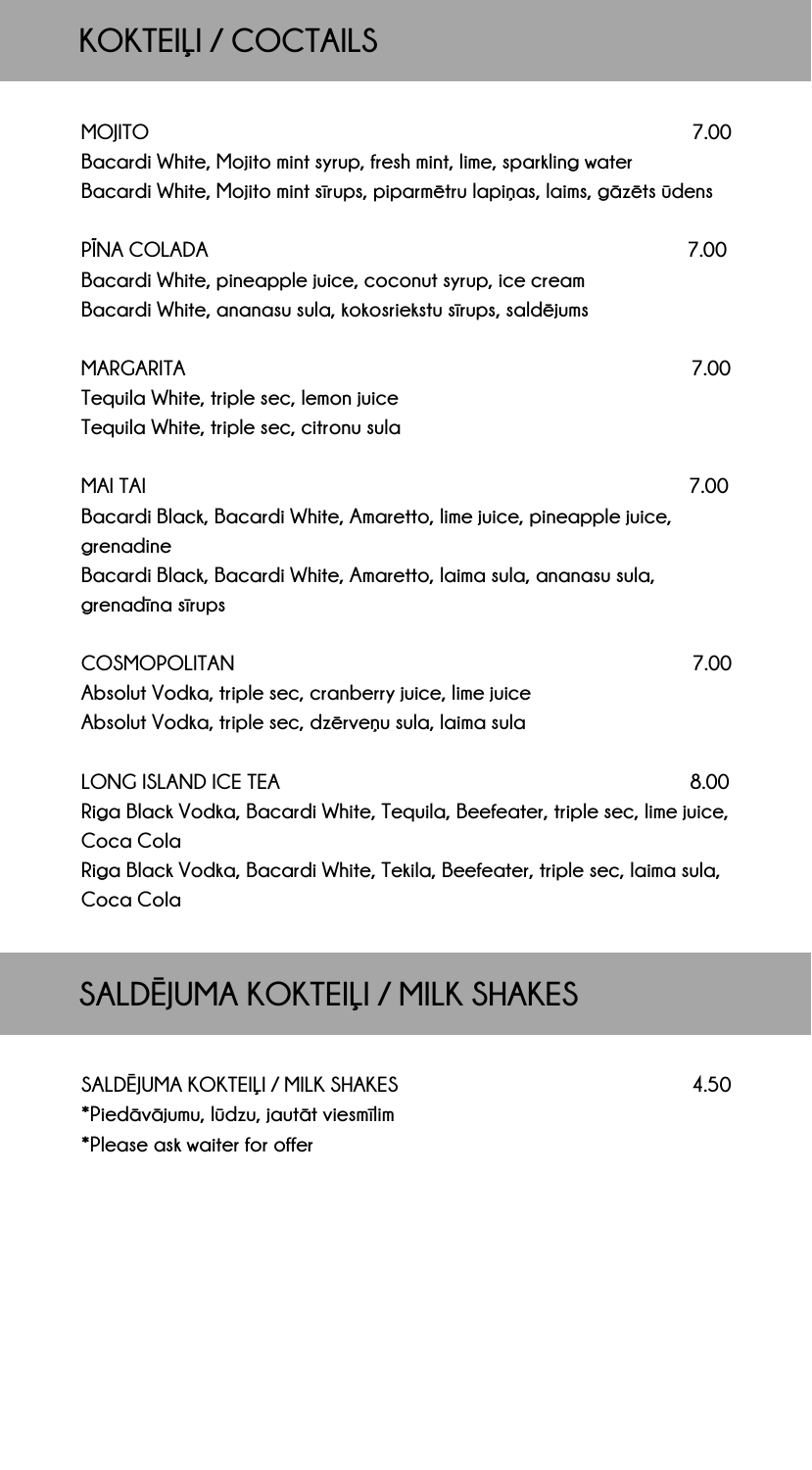# **BEZALKOHOLISKIE DZĒRIENI / SOFT DRINKS**

| SOFT DRINKS / ATSPIRDZINOŠIE DZĒRIENI                                       | 0.25L |
|-----------------------------------------------------------------------------|-------|
| Coca Cola                                                                   | 2.00  |
| Coca Cola Zero                                                              | 2.00  |
| Sprite                                                                      | 2.00  |
| Fanta                                                                       | 2.00  |
| Tonic                                                                       | 2.00  |
| <b>ENERGY DRINK / ENERGIJAS DZĒRIENS</b>                                    | 0.25L |
| <b>Red Bull</b>                                                             | 3.50  |
| <b>JUICES / SULAS</b>                                                       | 0.2L  |
| Orange / Apelsinu                                                           | 2.00  |
| Grapefruit / Greipfrūtu                                                     | 2.00  |
| Apple / Abolu                                                               | 2.00  |
| Pineapple / Ananasu                                                         | 2.00  |
| Peach / Persiku                                                             | 2.00  |
| Grape / Vīnogu                                                              | 2.00  |
| <b>Black Currant / Upenu</b>                                                | 2.00  |
| Tomato / Tomātu                                                             | 2.00  |
| Plum / Plūmju                                                               | 2.00  |
| Multifruit / Multiaugļu                                                     | 2.00  |
| Cranberry / Dzērveņu                                                        | 2.00  |
| FRESHLY SQUEEZED JUICES / SVAIGI SPIESTAS SULAS                             | 0.2L  |
| Orange / Apelsinu                                                           | 4.50  |
| Grapefruit / Greipfrūtu                                                     | 4.50  |
| STILL & SPARKLING MINERAL WATER / NEGĀZĒTS UN GĀZĒTS<br><b>MINERĀLŪDENS</b> |       |
| Mangaļi 0.33 L                                                              | 2.00  |
| Mangali 1.5 L                                                               | 3.50  |
| Venden 0.25 L                                                               | 2.00  |
| Venden 0.75 L                                                               | 3.50  |
| Acqua Panna (Still Water) 0,25 L                                            | 2.50  |
| Acqua Panna 0,75 L                                                          | 5.00  |
| S.Pellegrino (Sparkling Water) 0,25 L                                       | 2.50  |
| S.Pellegrino 0,75 L                                                         | 5.00  |